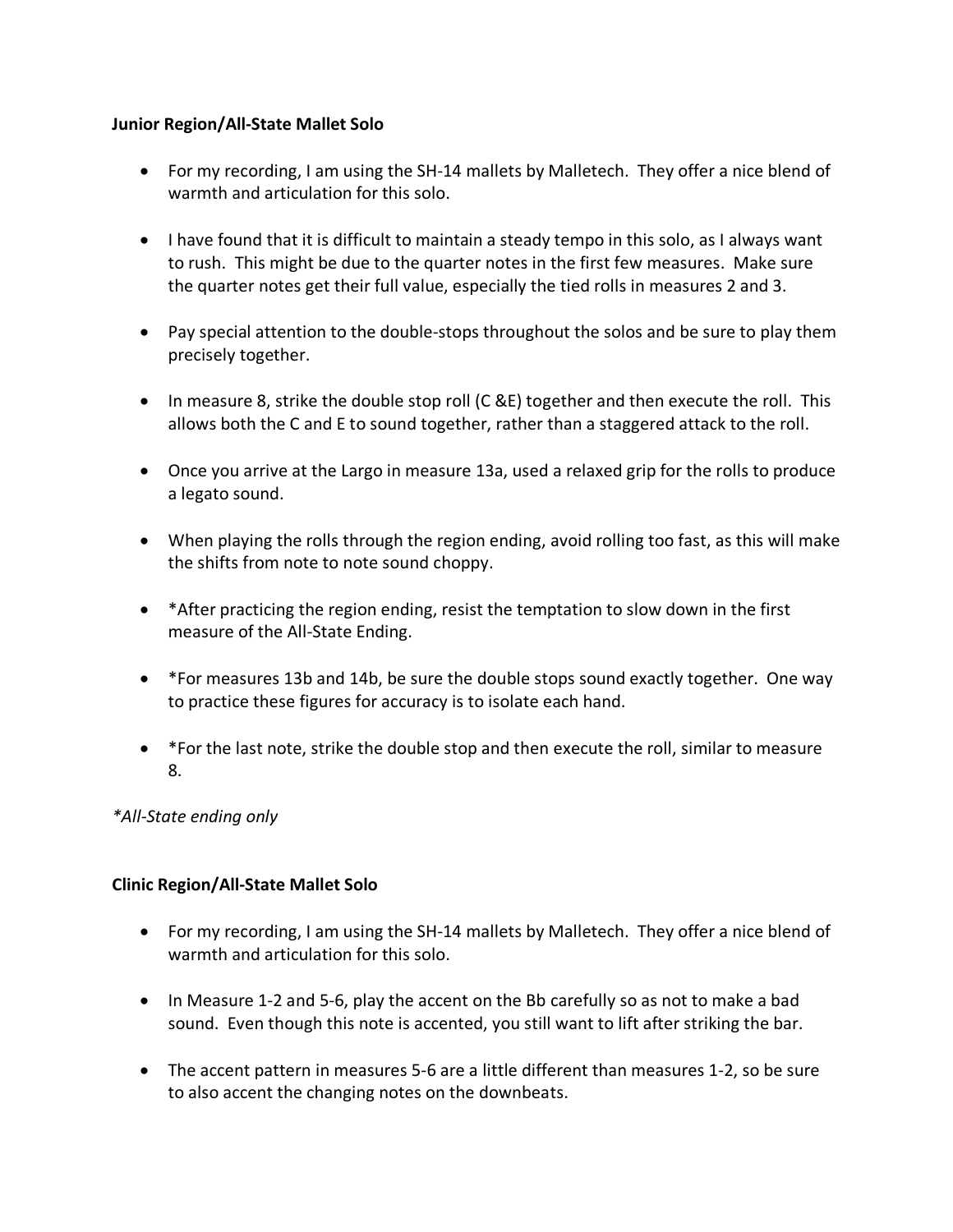- From measure 9-11, I like to striked the accented rolls together so that both notes sound at once, then play the roll. This adds some articulation to the front of the roll.
- In the Region ending, be sure that the double stops sound precisely together with no "flam."
- In measure 21 of the Region ending, I put a small diminuendo to set up for the crescendo that follows.
- \*The accents in the first few measures of the All-State ending are similar to measures 5- 6.
- \*The dynamics in the All-State ending are a little vague. I like to put a crescendo in measures 32-33 to go along with the accel. Then I diminuendo in the last two bars to go along with the ritardando.

### *\*All-State ending only*

#### **Senior Region/All-State Mallet Solo**

- For my recording, I am using the SH-14 mallets by Malletech. They offer a nice blend of warmth and articulation for this solo.
- \*Shifting between the chords by leading with the left hand will result in a much smoother shift from chord to chord. This section can be played with a little freedom and not strictly in time.
- Many of the Allegro passages of this etude should be played left hand lead. This is especially true for measures 7-9.
- Be sure to start at a strong enough *mf* to make a good diminuendo in measure nine.
- In order to navigate the transition between measures 9 and 10, play a double right from the last sixteenth of measure 9 to the first note of measure 10.
- Measures 11 and 12 are complicated by the double stops. To effectively execute those two measures, follow the double stop with a left hand stroke (M. 11 Bb to C and M. 12 A to C).
- In measure 13, an alternating sticking beginning on the right hand will lead to a left hand in measure 14. The next several measures will need to start on the left hand due to the rising contour of the line.